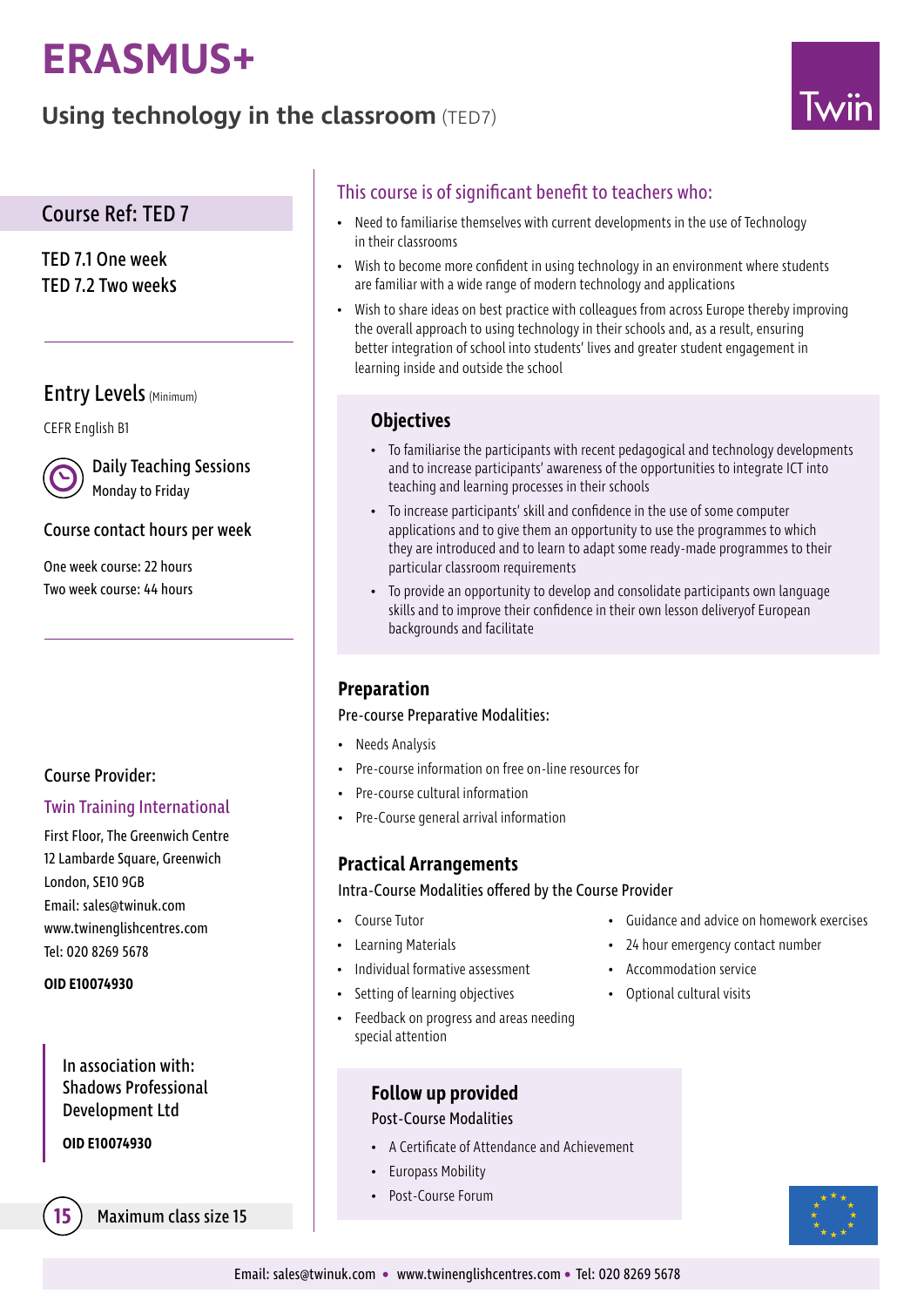# Using Technology in the Classroom

# Course Topics Include:

- Cloud Storage, file sharing and blogging
- Creating a digital Portfolio
- Digital citizenship and literacy
- Revision of key skills
- Designing a lesson using technology
- Using Online Tools and Apps for Assessment
- The Flipped Classroom
- Digital Storytelling
- Google Products in the classroom
- Using and creating audio and video files and podcasts
- Creating, evaluating and setting up digital classrooms
- Apps for education. Bloom's Digital Taxonomy
- Creating real-world projects
- Evaluating digital tools
- Recording material and activities from the computer screen
- Recording flipped lessons

## In association with: Shadows Professional Development Ltd

**OID E10070815 PIC 949086219**

# Twin



**15** Maximum class size 15

# **Course Content**

The input sessions are a blend of theory and practice in using technology across a range of classes. Demonstrations and practical activities to facilitate using and developing computer-based programmes are included. In addition to the morning sessions there is one afternoon supervised workshop per week where participants revise and consolidate their understanding of the areas covered during the mornings

### **Format**

Each week consists of 20 contact hours plus one afternoon workshop and an extensive cultural and social programme directly linked to the morning sessions

| <b>WFFK</b><br>1                                                       | Monday                                                                          | Tuesday                                                              | Wednesday                                           | Thursday                                                                 | Friday                                                                   |  |  |
|------------------------------------------------------------------------|---------------------------------------------------------------------------------|----------------------------------------------------------------------|-----------------------------------------------------|--------------------------------------------------------------------------|--------------------------------------------------------------------------|--|--|
| 9:00<br>$-10:50$                                                       | Induction,<br>orientation and<br>Information<br>dissemination                   | Digital<br>citizenship and<br>literacy                               | Designing a<br>lesson using<br>technology           | Tools and apps<br>for assessment                                         | The Flipped<br>Classroom                                                 |  |  |
| Coffee Break                                                           |                                                                                 |                                                                      |                                                     |                                                                          |                                                                          |  |  |
| 11:10<br>$-13:00$                                                      | Cloud Storage,<br>file sharing/<br>blogging.<br>Creating a<br>digital portfolio | Revising key<br>skills needed for<br>full participation              | Workshop:<br>designing<br>lessons                   | Workshop: -<br>Using Online<br>Tools and Apps<br>for Assessment          | Digital<br>storytelling -<br>free online tools                           |  |  |
| Lunch                                                                  |                                                                                 |                                                                      |                                                     |                                                                          |                                                                          |  |  |
| p.m.<br>Visits                                                         | Orientation<br>tour of Dublin                                                   | Visit to the<br>National<br>Museum                                   | National<br>Gallery                                 | Supervised<br>workshop -<br>revision                                     | Self-quided<br>cultural visit                                            |  |  |
| Sat & Sun - Informal Learning. Self-guided research and cultural visit |                                                                                 |                                                                      |                                                     |                                                                          |                                                                          |  |  |
| <b>WFFK</b><br>$\mathfrak{D}$                                          | Monday                                                                          | Tuesday                                                              | Wednesday                                           | Thursday                                                                 | Friday                                                                   |  |  |
| 9:00<br>$-10:50$                                                       | Google<br>products in the<br>classroom.                                         | Using audio/<br>video podcasts<br>with real world<br>content         | Creating and<br>evaluating<br>digital<br>classrooms | Apps for<br>education.<br>Apps to support<br>Bloom's Digital<br>Taxonomy | Recording<br>material from<br>the screen.<br>Recording<br>flipped lesson |  |  |
| Coffee Break                                                           |                                                                                 |                                                                      |                                                     |                                                                          |                                                                          |  |  |
| 11:10<br>$-13:00$                                                      | Workshop:<br>Using Google<br>products<br>to create<br>engaging<br>content       | Workshop:<br>creating audio/<br>video files with<br>and for students | Workshop:<br>Setting up<br>a Google<br>classroom    | Creating real<br>world projects.<br>Evaluating<br>digital tools          | Course review.<br>Guidelines for<br>future contact/<br>networking        |  |  |
| Lunch                                                                  |                                                                                 |                                                                      |                                                     |                                                                          |                                                                          |  |  |
| p.m                                                                    | Visit to Chester<br><b>Beatty Museum</b>                                        | Visit to the<br>Cathedrals                                           | National Print<br>Museum                            | Supervised<br>workshop -<br>revision                                     | Self quided<br>cultural visit in<br>city centre                          |  |  |

#### **Outcomes**

- Introduction to a wide range of applications
- Increased confidence in using technology across a range of subject teaching
- Increased awareness of the use of the web as a teaching resource
- Increased awareness of how integrating technology into learning experiences can help to integrate school into students' lives so they become more engaged in their learning inside and outside of school.
- Digital portfolio of lesson plans and material created to act as a reference for implementing new techniques in their schools and also as an aid to disseminating the project to colleagues
- Enhancement of personal English Language skills
- Improved learner outcomes for their students
- Sharing of experience and knowledge with professionals from a range of European countries
- Increased knowledge of Irish history and culture
- Knowledge of Erasmus+ potential for professional development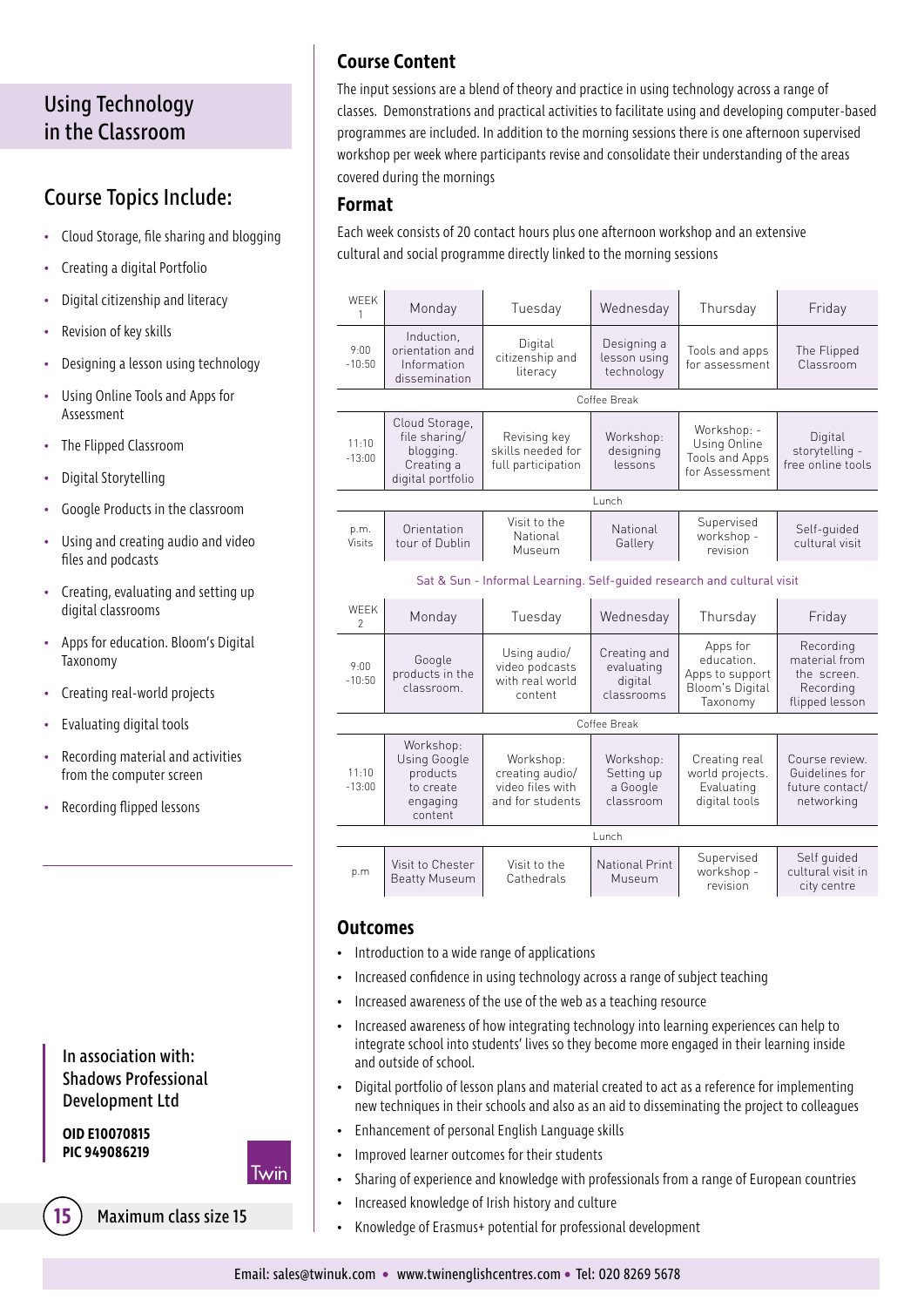# **ERASMUS+**

# **Language then Using Technology in the Classroom** (TEG 8.2)



# Course Ref: TEG 8.2

TEG 8.2 Two weeks

# Entry Levels (Minimum)

CEFR English min B1

Daily Teaching Sessions Monday to Friday

### Course contact hours per week

Two week course - 40 hours

# Course Provider:

### Twin Training International

First Floor, The Greenwich Centre 12 Lambarde Square, Greenwich London, SE10 9GB Email: sales@twinuk.com www.twinenglishcentres.com Tel: 020 8269 5678

#### **OID E10074930**

In association with: Shadows Professional Development Ltd

**OID E10074930**

**Maximum class size 15** • Post-Course Forum

# **This course is of significant benefit to non-native teachers who:**

- Wish to enhanced personal English Language skills
- Need to familiarise themselves with current developments in the use of Technology in their classrooms
- Wish to become more confident in using technology in an environment where students are familiar with a wide range of modern technology and applications
- Wish to share ideas on best practice with colleagues from across Europe thereby improving the overall approach to using technology in their schools and, as a result, ensuring better integration of school into students' lives and greater student engagement in learning inside and outside the school

## **Objectives**

- To enhance communication in English between teachers and students
- to familiarise the participants with recent pedagogical and technology developments and to increase participants' awareness of the opportunities to integrate ICT into teaching and learning processes in their schools
- to increase participants' skill and confidence in the use of some computer applications and to give them an opportunity to use the programmes to which they are introduced and to learn to adapt some ready-made programmes to their particular classroom requirements
- to provide an opportunity to develop and consolidate participants' own language skills and to improve their confidence in their own lesson delivery
- to promote awareness of contemporary Britain
- to establish contacts between teachers from a variety of European backgrounds and facilitate future networking among these professionals

# **Preparation**

#### Pre-course Preparative Modalities:

- Needs Analysis
- Pre-course information on free on-line resources for
- Pre-course cultural information
- Pre-Course general arrival information

# **Practical Arrangements**

Intra-Course Modalities offered by the Course Provider

- Course Tutor
- Learning Materials
- On-going assessment and evaluation
- Setting of learning objectives
- Feedback on progress and areas needing special attention

### **Follow up provided**

#### Post-Course Modalities

- A Certificate of Attendance and Achievement
- Europass Mobility
- 
- Guidance and advice on homework exercises
- 24 hour emergency contact number
- Accommodation service
- Optional cultural visits

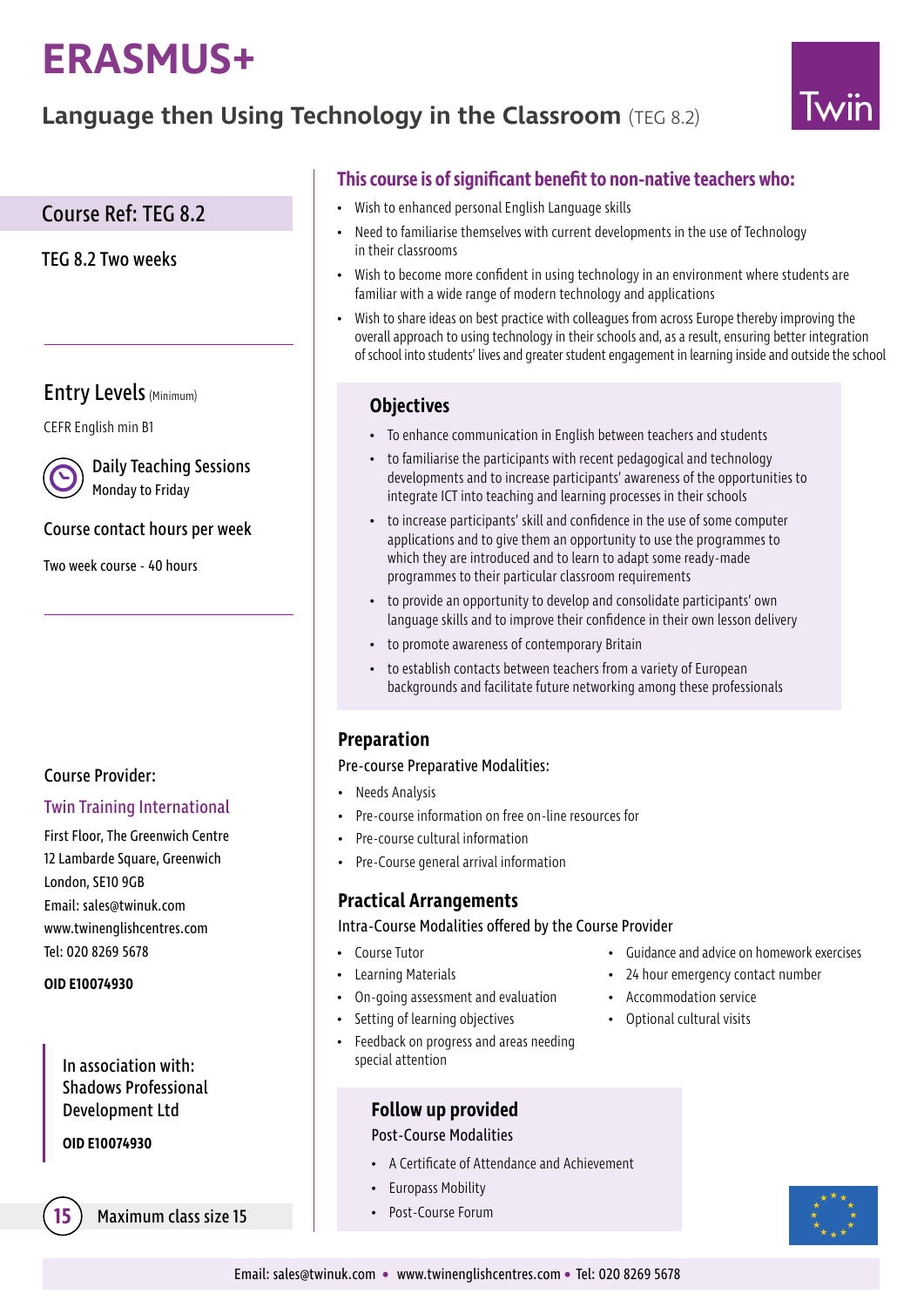# Language then Using Technology in the Classroom

# Course Topics Include:

# Intensive English

- Receptive and productive skills practice emphasising speaking and listening skills
- Communicating effectively and flexibly through English in the real-world
- Grammatical, lexical and Phonological competencesStrategic Competences:
- Interaction, compensation and repairPragmatic Competences:
- Functional language and discourse management
- Fluency Development: Asking for and giving information and opinions,expressing a point of view, persuading, agreeing and disagreeing

# Technology in the Classroom

- Digital citizenship and literacy
- Lesson Design using Technology
- Assessment tools and apps
- The Flipped Classroom
- Using Google products
- Cloud Storage. file sharing/blogging.
- Creating a digital portfolio
- Revising key skills Designing lessons
- Digital storytelling free online tools

## In association with: Shadows Professional Development Ltd

**OID E10074930**

Twin



**15** Maximum class size 15

# **Course Content**

The input sessions are a blend of theory and practice in using technology across a range of classes. Demonstrations and practical activities to facilitate using and developing computer-based programmes are included. In addition to the morning sessions there is one afternoon supervised workshop per week where participants revise and consolidate their understanding of the areas covered during the mornings

#### Week One: Intensive English Week Two: Technology in the classroom

| <b>WFFK</b><br>1                                                       | Monday                                                                       | Tuesday                                                                      | Wednesday                                                                     |  | Thursday                                                                                     | Friday                                                                                                              |  |
|------------------------------------------------------------------------|------------------------------------------------------------------------------|------------------------------------------------------------------------------|-------------------------------------------------------------------------------|--|----------------------------------------------------------------------------------------------|---------------------------------------------------------------------------------------------------------------------|--|
| 9:00<br>$-10:50$                                                       | Placement<br>Test/Evaluation<br>of Speaking<br>Skills.<br>Induction          | <b>Building</b><br>linguistic,<br>strategic and<br>pragmatic<br>competences. | <b>Building</b><br>linguistic,<br>strategic and<br>pragmatic<br>competences   |  | <b>Building</b><br>linguistic.<br>strategic and<br>pragmatic<br>competences                  | Review &<br>progress test.<br>Consolidation of<br>language/<br>further skills<br>practice.                          |  |
|                                                                        |                                                                              |                                                                              | Coffee Break                                                                  |  |                                                                                              |                                                                                                                     |  |
| $11:10-$<br>13:00                                                      | Introduction to<br>class project.<br>Building<br>linguistic<br>competences   | <b>Building</b><br>linguistic,<br>strategic and<br>pragmatic<br>competences  | <b>Building</b><br>linguistic,<br>strategic and<br>pragmatic<br>competences   |  | <b>Building</b><br>linguistic,<br>strategic and<br>pragmatic<br>competences                  | Public<br>presentation of<br>project. Feedback<br>on learner<br>outcomes.                                           |  |
| Lunch                                                                  |                                                                              |                                                                              |                                                                               |  |                                                                                              |                                                                                                                     |  |
| p.m<br>Visits                                                          | Self-quided<br>cultural<br>activities                                        | Self-quided<br>cultural<br>activities                                        | Self-quided<br>cultural<br>activities                                         |  | Self-quided<br>cultural<br>activities                                                        | Self-quided<br>cultural activities                                                                                  |  |
| Sat & Sun - Informal Learning. Self-quided research and cultural visit |                                                                              |                                                                              |                                                                               |  |                                                                                              |                                                                                                                     |  |
| <b>WEEK</b><br>$\mathcal{P}$                                           | Monday                                                                       | Tuesday                                                                      | Wednesday                                                                     |  | Thursday                                                                                     | Friday                                                                                                              |  |
| 9:00<br>$-10:50$                                                       | Induction.<br>orientation<br>and<br>Information                              | Lesson Design<br>using and<br>incorporating<br>technology                    | Using audio<br>and video<br>podcasts:<br>creating<br>audio and<br>video files |  | Implementing<br>the google<br>classroom                                                      | Recording<br>material and<br>activities from<br>your computer<br>screen                                             |  |
|                                                                        |                                                                              |                                                                              |                                                                               |  |                                                                                              |                                                                                                                     |  |
| $11:10-$<br>13:00                                                      | Creating<br>Intranets.<br>Basic skills<br>Creating<br>a Digital<br>Portfolio | Mini Workshop<br>Google<br>Products                                          | Digital tools<br>and apps for<br>formative and<br>summative<br>assessment     |  | The Flipped<br>Classroom -<br>adapting existing<br>material to<br>create a flipped<br>lesson | Digital<br>storytelling - free<br>online tools.<br><b>Finalising Digital</b><br>Portfolio<br>Review and<br>analysis |  |
| Lunch                                                                  |                                                                              |                                                                              |                                                                               |  |                                                                                              |                                                                                                                     |  |
| p.m<br>Visits                                                          | Orientation<br>tour of Dublin                                                | Visit to Trinity<br>College                                                  | Visit to<br>National<br>Gallery                                               |  | Supervised<br>workshop -<br>revision                                                         | Self quided<br>cultural visit                                                                                       |  |

### **Outcomes**

- Introduction to a wide range of applications
- Increased confidence in using technology across a range of subject teaching
- Increased awareness of the use of the web as a teaching resource
- Increased awareness of integrating technology into learning experiences to integrate school into students' lives, engaging with their learning inside and outside of school.
- Digital portfolio of lesson plans and material created to act as a reference for implementing new techniques and to disseminate the project to colleagues
- Enhancement of personal English Language skills
- Improved learner outcomes for students
- Sharing of experience and knowledge with professionals from across Europe
- Increased knowledge of British history and culture
- Knowledge of Erasmus+ potential for professional development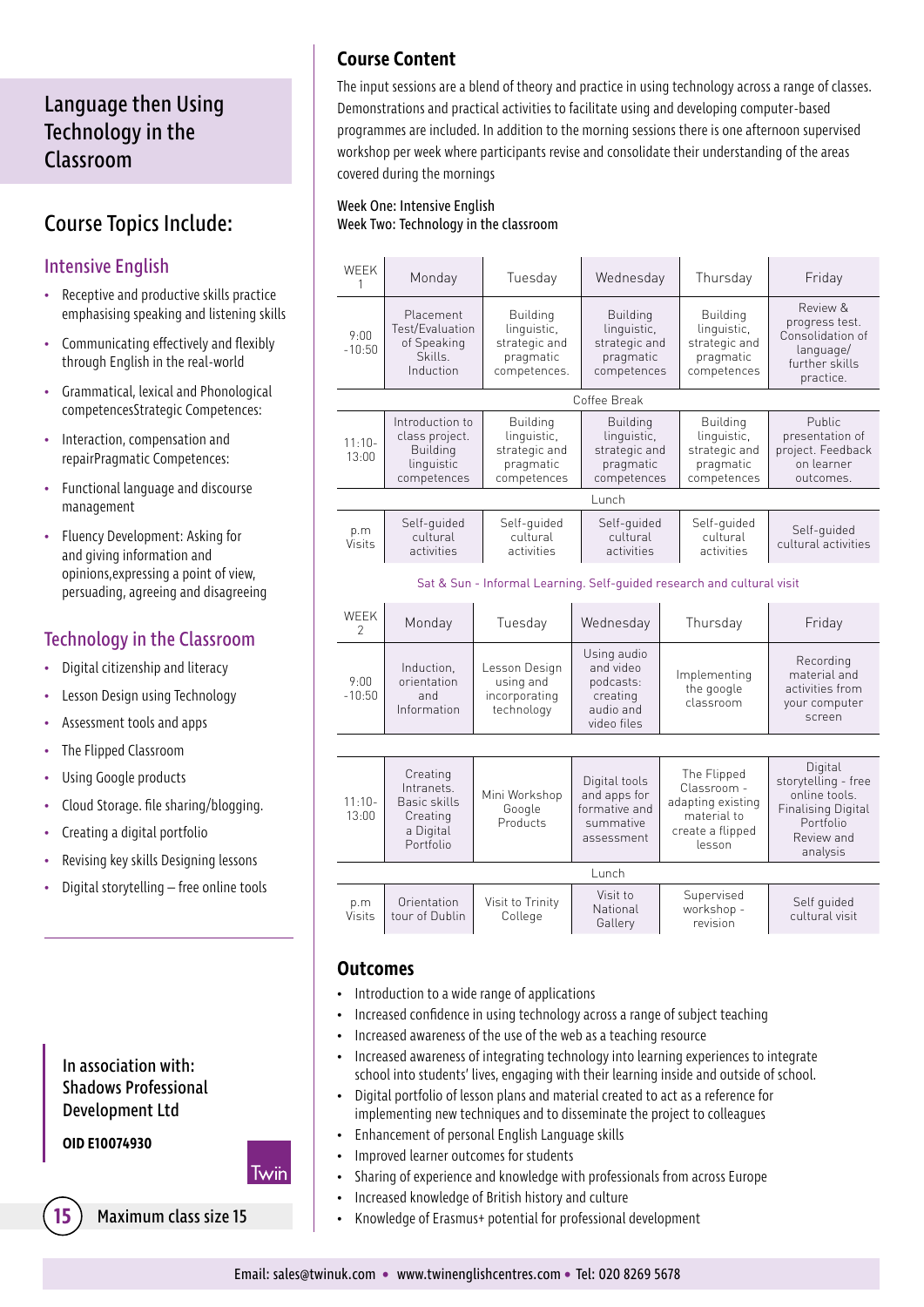# **ERASMUS+**

# **Language & Using Technology in the Classroom**

**in parallel** (TEG 9)



# Course Ref: TEG 9

TEG 9.1 One week TEG 9.2 Two weeks

# Entry Levels (Minimum)

CEFR English pre-B1

Daily Teaching Sessions Monday to Friday

## Course contact hours per week

One week course: 30 hours Two week course: 60 hours

# Course Provider:

### Twin Training International

First Floor, The Greenwich Centre 12 Lambarde Square, Greenwich London, SE10 9GB Email: sales@twinuk.com www.twinenglishcentres.com Tel: 020 8269 5678

### **OID E10074930**

In association with: Shadows Professional Development Ltd

**OID E10074930**

**15** Maximum class size 15

# **This course is of significant benefit to non-native teachers who:**

- Need to improve their current General English language levels
- Wish to refresh/improve language teaching skills and use of technology in learning and teaching with their classes
- Wish to share ideas on best practice methodologies, including assessment, with colleagues from across Europe thereby improving overall English language teaching in their schools and, as a result, learner outcomes.

# **Objectives**

- To develop and consolidate participants' own language skills
- To enhance communication in English between teachers and students
- To familiarise participants with key issues in English language teaching including use of technology and the use of the web as a teaching resource
- To increase awareness of current trends in digital assessment for the language classroom
- To establish contacts between teachers from a variety of European backgrounds and facilitate future networking among these professionals
- To promote awareness of contemporary Ireland
- To produce high-quality learning outcomes for participants thereby re-enforcing the capacity and international scope of their schools

# **Preparation**

### Pre-course Preparative Modalities:

- Needs Analysis
- Pre-course information on free on-line resources for
- Pre-course cultural information
- Pre-Course general arrival information

# **Practical Arrangements**

Intra-Course Modalities offered by the Course Provider

- Course Tutor
- Learning Materials
- Individual formative assessment
- Setting of learning objectives
- Feedback on progress and areas needing special attention
- Guidance and advice on homework exercises
- 24 hour emergency contact number
- Accommodation service
- Optional cultural visits

**Follow up provided**

### Post-Course Modalities

- A Certificate of Attendance and Achievement
- Europass Mobility